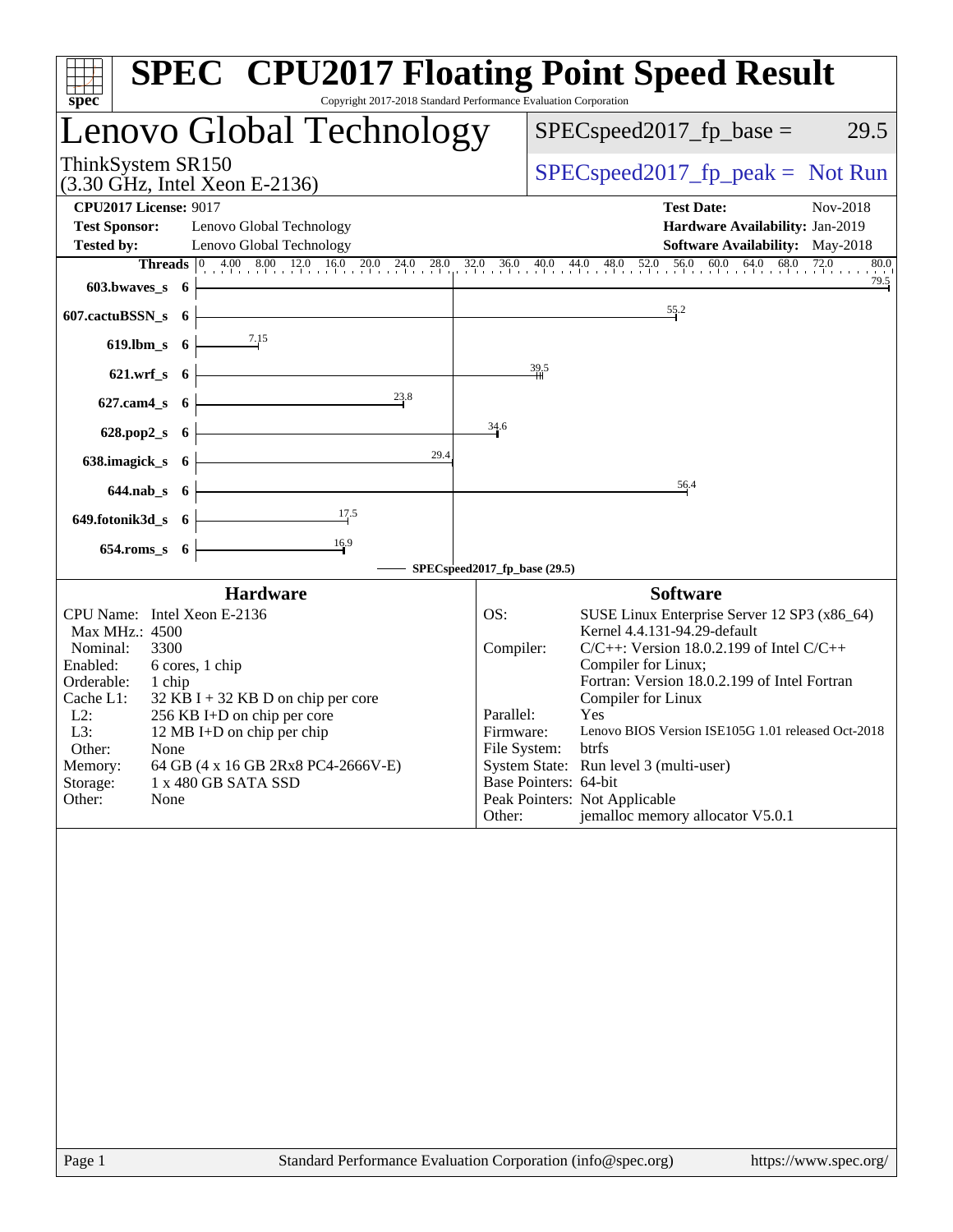

#### **[SPEC CPU2017 Floating Point Speed Result](http://www.spec.org/auto/cpu2017/Docs/result-fields.html#SPECCPU2017FloatingPointSpeedResult)** Copyright 2017-2018 Standard Performance Evaluation Corporation

# Lenovo Global Technology

(3.30 GHz, Intel Xeon E-2136)

ThinkSystem SR150  $SPEC speed2017$  [p\_peak = Not Run  $SPEC speed2017_fp\_base = 29.5$ 

**[Test Sponsor:](http://www.spec.org/auto/cpu2017/Docs/result-fields.html#TestSponsor)** Lenovo Global Technology **[Hardware Availability:](http://www.spec.org/auto/cpu2017/Docs/result-fields.html#HardwareAvailability)** Jan-2019 **[Tested by:](http://www.spec.org/auto/cpu2017/Docs/result-fields.html#Testedby)** Lenovo Global Technology **[Software Availability:](http://www.spec.org/auto/cpu2017/Docs/result-fields.html#SoftwareAvailability)** May-2018

**[CPU2017 License:](http://www.spec.org/auto/cpu2017/Docs/result-fields.html#CPU2017License)** 9017 **[Test Date:](http://www.spec.org/auto/cpu2017/Docs/result-fields.html#TestDate)** Nov-2018

### **[Results Table](http://www.spec.org/auto/cpu2017/Docs/result-fields.html#ResultsTable)**

|                            | <b>Base</b>    |                |                |                |       |                | <b>Peak</b> |                |                |              |                |              |                |              |
|----------------------------|----------------|----------------|----------------|----------------|-------|----------------|-------------|----------------|----------------|--------------|----------------|--------------|----------------|--------------|
| <b>Benchmark</b>           | <b>Threads</b> | <b>Seconds</b> | Ratio          | <b>Seconds</b> | Ratio | <b>Seconds</b> | Ratio       | <b>Threads</b> | <b>Seconds</b> | <b>Ratio</b> | <b>Seconds</b> | <b>Ratio</b> | <b>Seconds</b> | <b>Ratio</b> |
| 603.bwayes s               | 6              | 742            | 79.5           | 741            | 79.6  | 742            | 79.5        |                |                |              |                |              |                |              |
| 607.cactuBSSN s            | 6              | 302            | 55.2           | 303            | 55.1  | 302            | 55.2        |                |                |              |                |              |                |              |
| $619.$ lbm_s               | 6              | 734            | 7.14           | 732            | 7.15  | 732            | 7.16        |                |                |              |                |              |                |              |
| $621.wrf$ s                | 6              | 333            | 39.7           | 335            | 39.5  | 338            | 39.1        |                |                |              |                |              |                |              |
| $627$ .cam $4 \text{ s}$   | 6              | 373            | 23.8           | 373            | 23.8  | <u>373</u>     | 23.8        |                |                |              |                |              |                |              |
| $628.pop2_s$               | 6              | 344            | 34.5           | 342            | 34.7  | 343            | 34.6        |                |                |              |                |              |                |              |
| 638.imagick_s              | 6              | 490            | 29.4           | 490            | 29.4  | 491            | 29.4        |                |                |              |                |              |                |              |
| $644$ .nab s               | 6              | 310            | 56.4           | 310            | 56.4  | 310            | 56.3        |                |                |              |                |              |                |              |
| 649.fotonik3d s            | 6              | 522            | 17.5           | 522            | 17.5  | 523            | 17.4        |                |                |              |                |              |                |              |
| $654$ .roms s              | 6              | 933            | 16.9           | 926            | 17.0  | 931            | 16.9        |                |                |              |                |              |                |              |
| $SPEC speed2017$ fp base = | 29.5           |                |                |                |       |                |             |                |                |              |                |              |                |              |
| $SPECspeed2017_fp\_peak =$ |                |                | <b>Not Run</b> |                |       |                |             |                |                |              |                |              |                |              |

Results appear in the [order in which they were run.](http://www.spec.org/auto/cpu2017/Docs/result-fields.html#RunOrder) Bold underlined text [indicates a median measurement](http://www.spec.org/auto/cpu2017/Docs/result-fields.html#Median).

#### **[Operating System Notes](http://www.spec.org/auto/cpu2017/Docs/result-fields.html#OperatingSystemNotes)**

Stack size set to unlimited using "ulimit -s unlimited"

### **[General Notes](http://www.spec.org/auto/cpu2017/Docs/result-fields.html#GeneralNotes)**

Environment variables set by runcpu before the start of the run: KMP\_AFFINITY = "granularity=fine,compact" LD\_LIBRARY\_PATH = "/home/cpu2017-1.0.5-ic18.0u2/lib/ia32:/home/cpu2017-1.0.5-ic18.0u2/lib/intel64" LD\_LIBRARY\_PATH = "\$LD\_LIBRARY\_PATH:/home/cpu2017-1.0.5-ic18.0u2/je5.0.1-32:/home/cpu2017-1.0.5-ic18.0u2/je5.0.1-64" OMP\_STACKSIZE = "192M"

 Binaries compiled on a system with 1x Intel Core i7-6700K CPU + 32GB RAM memory using Redhat Enterprise Linux 7.5 Transparent Huge Pages enabled by default Prior to runcpu invocation Filesystem page cache synced and cleared with: sync; echo 3> /proc/sys/vm/drop\_caches Yes: The test sponsor attests, as of date of publication, that CVE-2017-5754 (Meltdown) is mitigated in the system as tested and documented. Yes: The test sponsor attests, as of date of publication, that CVE-2017-5753 (Spectre variant 1) is mitigated in the system as tested and documented. Yes: The test sponsor attests, as of date of publication, that CVE-2017-5715 (Spectre variant 2) is mitigated in the system as tested and documented. jemalloc, a general purpose malloc implementation built with the RedHat Enterprise 7.5, and the system compiler gcc 4.8.5 sources available from jemalloc.net or <https://github.com/jemalloc/jemalloc/releases>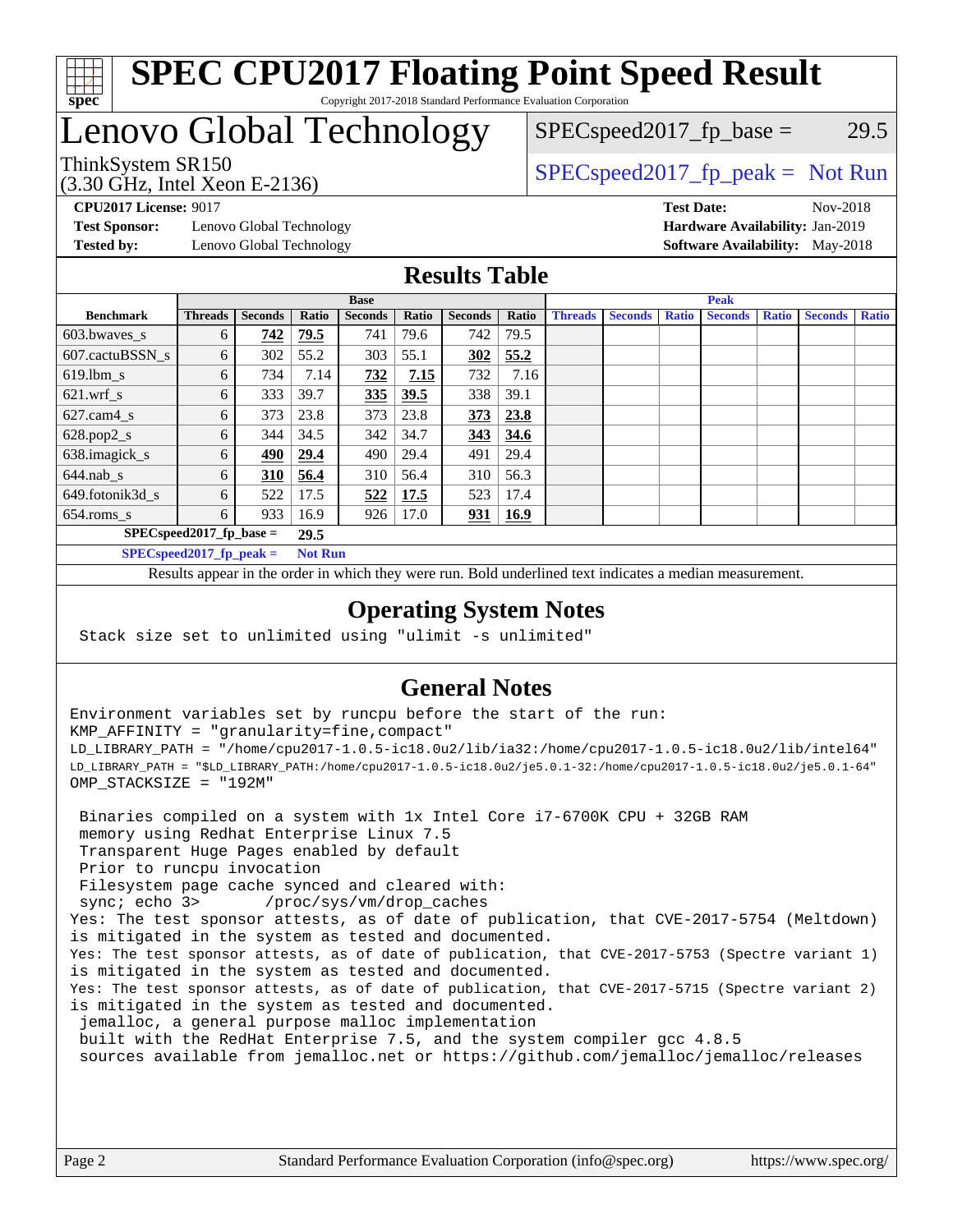

Page 3 Standard Performance Evaluation Corporation [\(info@spec.org\)](mailto:info@spec.org) <https://www.spec.org/>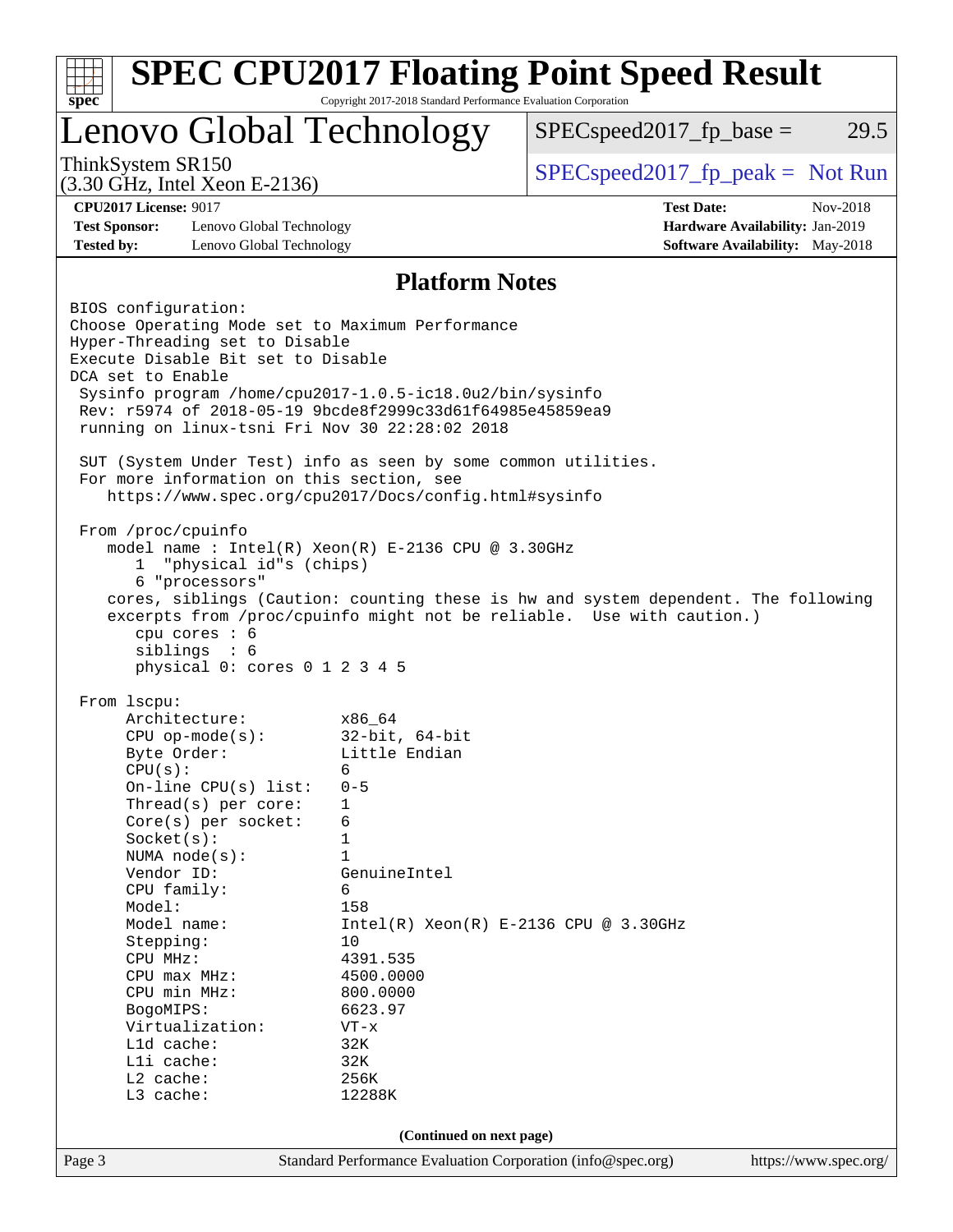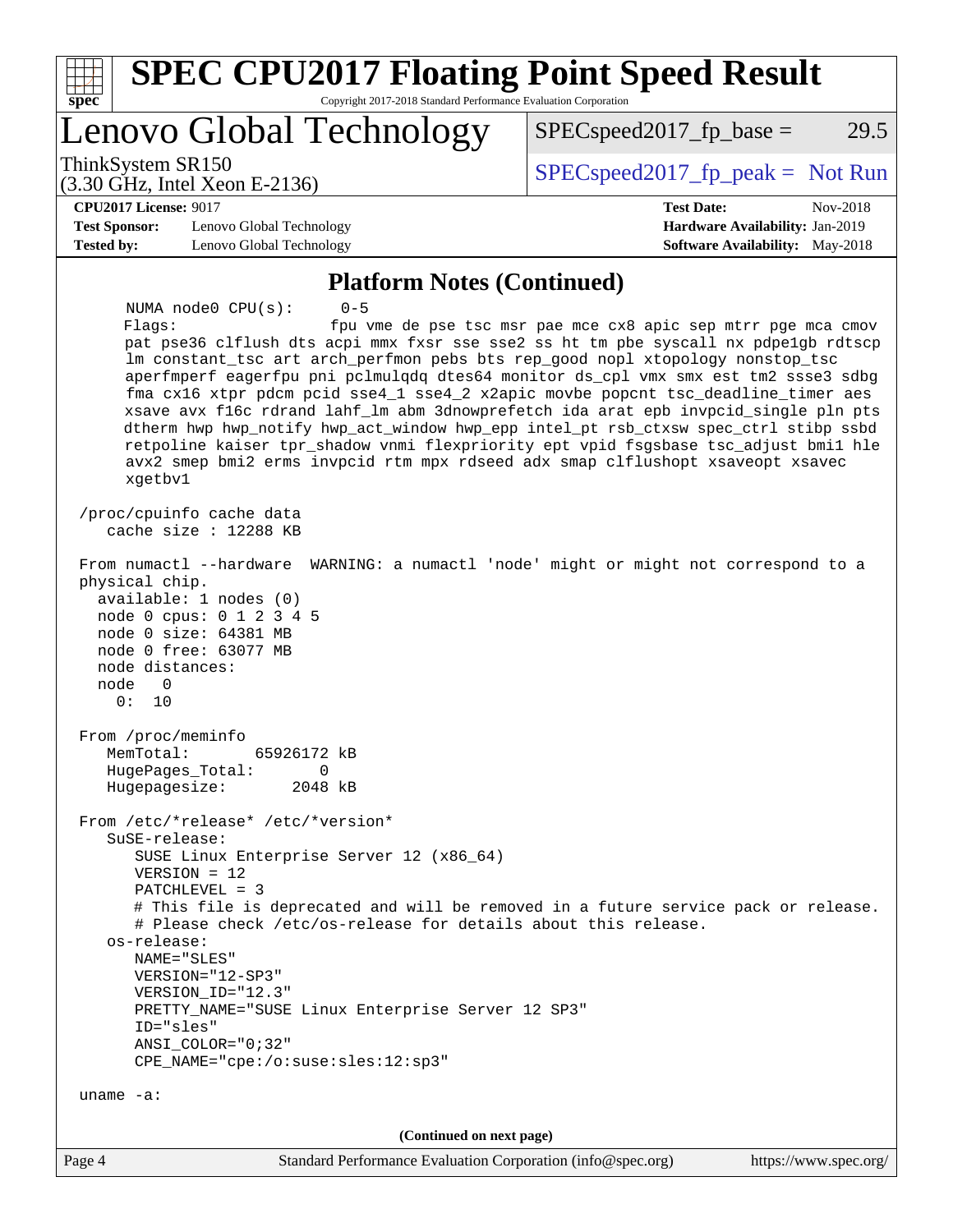| spec <sup>®</sup>    | <b>SPEC CPU2017 Floating Point Speed Result</b><br>Copyright 2017-2018 Standard Performance Evaluation Corporation |                                        |
|----------------------|--------------------------------------------------------------------------------------------------------------------|----------------------------------------|
|                      | Lenovo Global Technology                                                                                           | 29.5<br>$SPEC speed2017fp base =$      |
|                      | ThinkSystem SR150<br>(3.30 GHz, Intel Xeon E-2136)                                                                 | $SPEC speed2017_fp\_peak = Not Run$    |
|                      | <b>CPU2017 License: 9017</b>                                                                                       | <b>Test Date:</b><br>Nov-2018          |
| <b>Test Sponsor:</b> | Lenovo Global Technology                                                                                           | Hardware Availability: Jan-2019        |
| <b>Tested by:</b>    | Lenovo Global Technology                                                                                           | <b>Software Availability:</b> May-2018 |
|                      | <b>Platform Notes (Continued)</b>                                                                                  |                                        |

 Linux linux-tsni 4.4.131-94.29-default #1 SMP Mon May 21 14:41:34 UTC 2018 (f49bc78) x86\_64 x86\_64 x86\_64 GNU/Linux

Kernel self-reported vulnerability status:

 CVE-2017-5754 (Meltdown): Mitigation: PTI CVE-2017-5753 (Spectre variant 1): Mitigation: \_\_user pointer sanitization CVE-2017-5715 (Spectre variant 2): Mitigation: IBRS+IBPB

run-level 3 Nov 30 17:56

 SPEC is set to: /home/cpu2017-1.0.5-ic18.0u2 Filesystem Type Size Used Avail Use% Mounted on /dev/md126p2 btrfs 446G 18G 428G 5% /home

 Additional information from dmidecode follows. WARNING: Use caution when you interpret this section. The 'dmidecode' program reads system data which is "intended to allow hardware to be accurately determined", but the intent may not be met, as there are frequent changes to hardware, firmware, and the "DMTF SMBIOS" standard. BIOS Lenovo -[ISE105G-1.01]- 10/25/2018 Memory: 4x Micron 18ASF2G72AZ-2G6D1 16 GB 2 rank 2666

(End of data from sysinfo program)

#### **[Compiler Version Notes](http://www.spec.org/auto/cpu2017/Docs/result-fields.html#CompilerVersionNotes)**

| $CC$ 619.1bm_s(base) 638.imagick_s(base) 644.nab_s(base)                                                                   |  |  |  |  |  |  |  |  |
|----------------------------------------------------------------------------------------------------------------------------|--|--|--|--|--|--|--|--|
| icc (ICC) 18.0.2 20180210<br>Copyright (C) 1985-2018 Intel Corporation. All rights reserved.                               |  |  |  |  |  |  |  |  |
| FC 607.cactuBSSN s(base)                                                                                                   |  |  |  |  |  |  |  |  |
| icpc (ICC) 18.0.2 20180210<br>Copyright (C) 1985-2018 Intel Corporation. All rights reserved.<br>icc (ICC) 18.0.2 20180210 |  |  |  |  |  |  |  |  |
| Copyright (C) 1985-2018 Intel Corporation. All rights reserved.<br>ifort (IFORT) 18.0.2 20180210                           |  |  |  |  |  |  |  |  |
| Copyright (C) 1985-2018 Intel Corporation. All rights reserved.                                                            |  |  |  |  |  |  |  |  |
|                                                                                                                            |  |  |  |  |  |  |  |  |
| (Continued on next page)                                                                                                   |  |  |  |  |  |  |  |  |
| Page 5<br>Standard Performance Evaluation Corporation (info@spec.org)<br>https://www.spec.org/                             |  |  |  |  |  |  |  |  |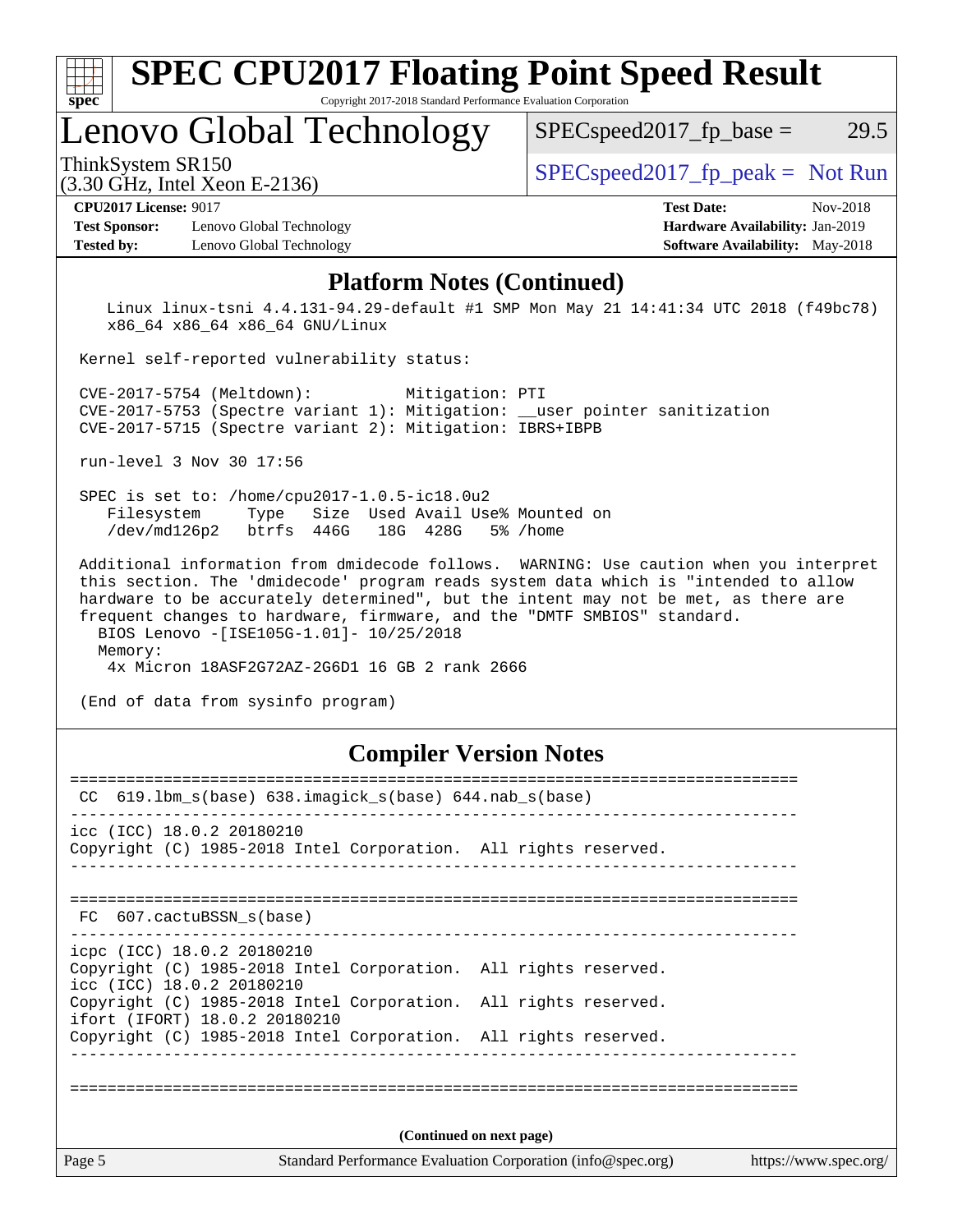

#### **[SPEC CPU2017 Floating Point Speed Result](http://www.spec.org/auto/cpu2017/Docs/result-fields.html#SPECCPU2017FloatingPointSpeedResult)** Copyright 2017-2018 Standard Performance Evaluation Corporation

# Lenovo Global Technology

ThinkSystem SR150  $SPEC speed2017$  [p\_peak = Not Run

 $SPEC speed2017<sub>fp</sub> base = 29.5$ 

(3.30 GHz, Intel Xeon E-2136)

**[CPU2017 License:](http://www.spec.org/auto/cpu2017/Docs/result-fields.html#CPU2017License)** 9017 **[Test Date:](http://www.spec.org/auto/cpu2017/Docs/result-fields.html#TestDate)** Nov-2018 **[Test Sponsor:](http://www.spec.org/auto/cpu2017/Docs/result-fields.html#TestSponsor)** Lenovo Global Technology **[Hardware Availability:](http://www.spec.org/auto/cpu2017/Docs/result-fields.html#HardwareAvailability)** Jan-2019

**[Tested by:](http://www.spec.org/auto/cpu2017/Docs/result-fields.html#Testedby)** Lenovo Global Technology **[Software Availability:](http://www.spec.org/auto/cpu2017/Docs/result-fields.html#SoftwareAvailability)** May-2018

#### **[Compiler Version Notes \(Continued\)](http://www.spec.org/auto/cpu2017/Docs/result-fields.html#CompilerVersionNotes)**

|  |  | FC 603.bwaves_s(base) 649.fotonik3d_s(base) 654.roms_s(base) |  |
|--|--|--------------------------------------------------------------|--|
|--|--|--------------------------------------------------------------|--|

```
------------------------------------------------------------------------------
ifort (IFORT) 18.0.2 20180210
Copyright (C) 1985-2018 Intel Corporation. All rights reserved.
```

| COPYLIGHT (C) 1900-2010 INTEL COLPOLATION. AIT LIGHTS LESELVEQ. |  |  |  |  |  |  |  |
|-----------------------------------------------------------------|--|--|--|--|--|--|--|
|                                                                 |  |  |  |  |  |  |  |

==============================================================================

CC 621.wrf\_s(base) 627.cam4\_s(base) 628.pop2\_s(base)

----------------------------------------------------------------------------- ifort (IFORT) 18.0.2 20180210

Copyright (C) 1985-2018 Intel Corporation. All rights reserved.

icc (ICC) 18.0.2 20180210

Copyright (C) 1985-2018 Intel Corporation. All rights reserved. ------------------------------------------------------------------------------

# **[Base Compiler Invocation](http://www.spec.org/auto/cpu2017/Docs/result-fields.html#BaseCompilerInvocation)**

[C benchmarks](http://www.spec.org/auto/cpu2017/Docs/result-fields.html#Cbenchmarks): [icc -m64 -std=c11](http://www.spec.org/cpu2017/results/res2018q4/cpu2017-20181210-10130.flags.html#user_CCbase_intel_icc_64bit_c11_33ee0cdaae7deeeab2a9725423ba97205ce30f63b9926c2519791662299b76a0318f32ddfffdc46587804de3178b4f9328c46fa7c2b0cd779d7a61945c91cd35)

[Fortran benchmarks](http://www.spec.org/auto/cpu2017/Docs/result-fields.html#Fortranbenchmarks): [ifort -m64](http://www.spec.org/cpu2017/results/res2018q4/cpu2017-20181210-10130.flags.html#user_FCbase_intel_ifort_64bit_24f2bb282fbaeffd6157abe4f878425411749daecae9a33200eee2bee2fe76f3b89351d69a8130dd5949958ce389cf37ff59a95e7a40d588e8d3a57e0c3fd751)

[Benchmarks using both Fortran and C](http://www.spec.org/auto/cpu2017/Docs/result-fields.html#BenchmarksusingbothFortranandC): [ifort -m64](http://www.spec.org/cpu2017/results/res2018q4/cpu2017-20181210-10130.flags.html#user_CC_FCbase_intel_ifort_64bit_24f2bb282fbaeffd6157abe4f878425411749daecae9a33200eee2bee2fe76f3b89351d69a8130dd5949958ce389cf37ff59a95e7a40d588e8d3a57e0c3fd751) [icc -m64 -std=c11](http://www.spec.org/cpu2017/results/res2018q4/cpu2017-20181210-10130.flags.html#user_CC_FCbase_intel_icc_64bit_c11_33ee0cdaae7deeeab2a9725423ba97205ce30f63b9926c2519791662299b76a0318f32ddfffdc46587804de3178b4f9328c46fa7c2b0cd779d7a61945c91cd35)

[Benchmarks using Fortran, C, and C++:](http://www.spec.org/auto/cpu2017/Docs/result-fields.html#BenchmarksusingFortranCandCXX) [icpc -m64](http://www.spec.org/cpu2017/results/res2018q4/cpu2017-20181210-10130.flags.html#user_CC_CXX_FCbase_intel_icpc_64bit_4ecb2543ae3f1412ef961e0650ca070fec7b7afdcd6ed48761b84423119d1bf6bdf5cad15b44d48e7256388bc77273b966e5eb805aefd121eb22e9299b2ec9d9) [icc -m64 -std=c11](http://www.spec.org/cpu2017/results/res2018q4/cpu2017-20181210-10130.flags.html#user_CC_CXX_FCbase_intel_icc_64bit_c11_33ee0cdaae7deeeab2a9725423ba97205ce30f63b9926c2519791662299b76a0318f32ddfffdc46587804de3178b4f9328c46fa7c2b0cd779d7a61945c91cd35) [ifort -m64](http://www.spec.org/cpu2017/results/res2018q4/cpu2017-20181210-10130.flags.html#user_CC_CXX_FCbase_intel_ifort_64bit_24f2bb282fbaeffd6157abe4f878425411749daecae9a33200eee2bee2fe76f3b89351d69a8130dd5949958ce389cf37ff59a95e7a40d588e8d3a57e0c3fd751)

# **[Base Portability Flags](http://www.spec.org/auto/cpu2017/Docs/result-fields.html#BasePortabilityFlags)**

 603.bwaves\_s: [-DSPEC\\_LP64](http://www.spec.org/cpu2017/results/res2018q4/cpu2017-20181210-10130.flags.html#suite_basePORTABILITY603_bwaves_s_DSPEC_LP64) 607.cactuBSSN\_s: [-DSPEC\\_LP64](http://www.spec.org/cpu2017/results/res2018q4/cpu2017-20181210-10130.flags.html#suite_basePORTABILITY607_cactuBSSN_s_DSPEC_LP64) 619.lbm\_s: [-DSPEC\\_LP64](http://www.spec.org/cpu2017/results/res2018q4/cpu2017-20181210-10130.flags.html#suite_basePORTABILITY619_lbm_s_DSPEC_LP64) 621.wrf\_s: [-DSPEC\\_LP64](http://www.spec.org/cpu2017/results/res2018q4/cpu2017-20181210-10130.flags.html#suite_basePORTABILITY621_wrf_s_DSPEC_LP64) [-DSPEC\\_CASE\\_FLAG](http://www.spec.org/cpu2017/results/res2018q4/cpu2017-20181210-10130.flags.html#b621.wrf_s_baseCPORTABILITY_DSPEC_CASE_FLAG) [-convert big\\_endian](http://www.spec.org/cpu2017/results/res2018q4/cpu2017-20181210-10130.flags.html#user_baseFPORTABILITY621_wrf_s_convert_big_endian_c3194028bc08c63ac5d04de18c48ce6d347e4e562e8892b8bdbdc0214820426deb8554edfa529a3fb25a586e65a3d812c835984020483e7e73212c4d31a38223) 627.cam4\_s: [-DSPEC\\_LP64](http://www.spec.org/cpu2017/results/res2018q4/cpu2017-20181210-10130.flags.html#suite_basePORTABILITY627_cam4_s_DSPEC_LP64) [-DSPEC\\_CASE\\_FLAG](http://www.spec.org/cpu2017/results/res2018q4/cpu2017-20181210-10130.flags.html#b627.cam4_s_baseCPORTABILITY_DSPEC_CASE_FLAG) 628.pop2\_s: [-DSPEC\\_LP64](http://www.spec.org/cpu2017/results/res2018q4/cpu2017-20181210-10130.flags.html#suite_basePORTABILITY628_pop2_s_DSPEC_LP64) [-DSPEC\\_CASE\\_FLAG](http://www.spec.org/cpu2017/results/res2018q4/cpu2017-20181210-10130.flags.html#b628.pop2_s_baseCPORTABILITY_DSPEC_CASE_FLAG) [-convert big\\_endian](http://www.spec.org/cpu2017/results/res2018q4/cpu2017-20181210-10130.flags.html#user_baseFPORTABILITY628_pop2_s_convert_big_endian_c3194028bc08c63ac5d04de18c48ce6d347e4e562e8892b8bdbdc0214820426deb8554edfa529a3fb25a586e65a3d812c835984020483e7e73212c4d31a38223) [-assume byterecl](http://www.spec.org/cpu2017/results/res2018q4/cpu2017-20181210-10130.flags.html#user_baseFPORTABILITY628_pop2_s_assume_byterecl_7e47d18b9513cf18525430bbf0f2177aa9bf368bc7a059c09b2c06a34b53bd3447c950d3f8d6c70e3faf3a05c8557d66a5798b567902e8849adc142926523472) 638.imagick\_s: [-DSPEC\\_LP64](http://www.spec.org/cpu2017/results/res2018q4/cpu2017-20181210-10130.flags.html#suite_basePORTABILITY638_imagick_s_DSPEC_LP64) 644.nab\_s: [-DSPEC\\_LP64](http://www.spec.org/cpu2017/results/res2018q4/cpu2017-20181210-10130.flags.html#suite_basePORTABILITY644_nab_s_DSPEC_LP64) 649.fotonik3d\_s: [-DSPEC\\_LP64](http://www.spec.org/cpu2017/results/res2018q4/cpu2017-20181210-10130.flags.html#suite_basePORTABILITY649_fotonik3d_s_DSPEC_LP64) 654.roms\_s: [-DSPEC\\_LP64](http://www.spec.org/cpu2017/results/res2018q4/cpu2017-20181210-10130.flags.html#suite_basePORTABILITY654_roms_s_DSPEC_LP64)